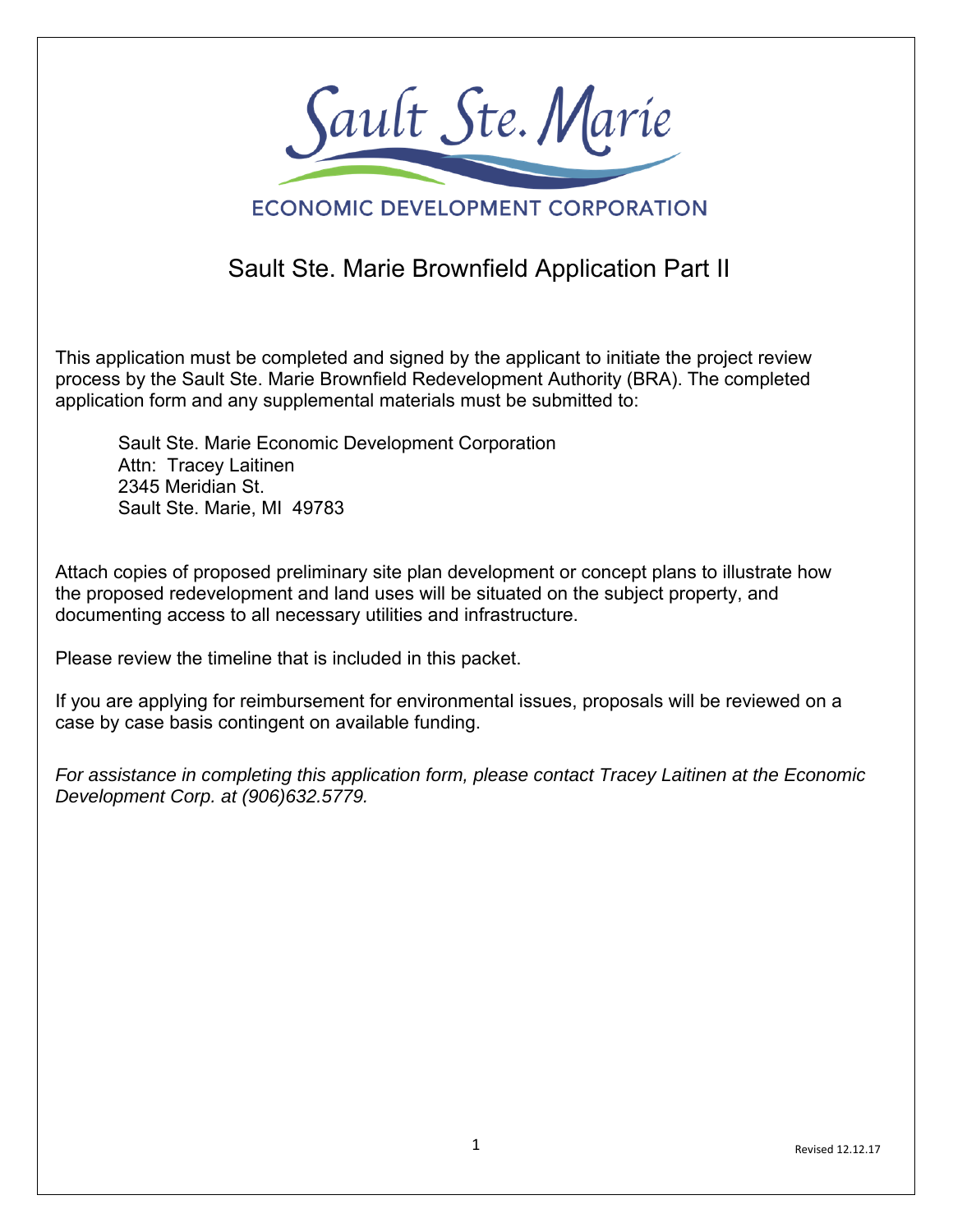| <b>For Official Use Only</b> |  |  |
|------------------------------|--|--|
| Date Rec'd                   |  |  |
| BRA sch'd                    |  |  |
| Project #                    |  |  |

## **BROWNFIELD REDEVELOPMENT PROJECT PROPOSAL –Part II**

#### **SECTION I. APPLICANT INFORMATION**

| Project Name:                                                                                                                           |                                                                                |                                                                                                                            |  |
|-----------------------------------------------------------------------------------------------------------------------------------------|--------------------------------------------------------------------------------|----------------------------------------------------------------------------------------------------------------------------|--|
| <b>Applicant Name:</b>                                                                                                                  |                                                                                |                                                                                                                            |  |
| Business Name (If different from applicant):                                                                                            |                                                                                |                                                                                                                            |  |
| <b>Contact Person:</b>                                                                                                                  |                                                                                | Email:                                                                                                                     |  |
|                                                                                                                                         |                                                                                |                                                                                                                            |  |
| <b>Street Address:</b>                                                                                                                  |                                                                                | Office Phone:                                                                                                              |  |
| City/State/Zip:                                                                                                                         |                                                                                | Cell Phone:                                                                                                                |  |
| <b>Applicant EIN/TIN</b>                                                                                                                |                                                                                | Fax:                                                                                                                       |  |
| on product or service and number of employees for the Business.                                                                         |                                                                                | Provide a brief description and history of the Applicant and the Business to be assisted by this loan. Include information |  |
| <b>TYPE OF BUSINESS:</b><br><b>MANUFACTURING</b><br>$\Box$ RETAIL<br>WHOLESALE<br><b>SERVICE</b><br>$\Box$<br>OTHER <b>Example 2018</b> |                                                                                |                                                                                                                            |  |
| LEGAL STRUCTURE OF BUSINESS                                                                                                             |                                                                                |                                                                                                                            |  |
| <b>INDIVIDUAL</b>                                                                                                                       |                                                                                |                                                                                                                            |  |
| <b>FIDUCIARY</b>                                                                                                                        |                                                                                |                                                                                                                            |  |
| S-CORP<br>ப<br><b>PARTNERSHIP</b>                                                                                                       |                                                                                | DATE STARTED: ______________________                                                                                       |  |
| ப<br>LIMITED LIABILITY COMPANY OR CORPORATION<br>OTHER (DESCRIBE)                                                                       |                                                                                |                                                                                                                            |  |
| <b>BUSINESS LOCATION</b>                                                                                                                | <b>JOBS INFORMATION:</b>                                                       |                                                                                                                            |  |
| $\Box$ OWNED                                                                                                                            | NUMBER TEMPORARY CONSTRUCTION JOBS:                                            |                                                                                                                            |  |
| $\Box$ LEASED, Expires: $\Box$                                                                                                          | ESTIMATED JOBS TO BE CREATED: \[\]                                             |                                                                                                                            |  |
| $\Box$ HOME-BASED                                                                                                                       | ESTIMATED JOBS TO BE RETAINED: University of the STIMATED JOBS TO BE RETAINED: |                                                                                                                            |  |
|                                                                                                                                         |                                                                                |                                                                                                                            |  |
|                                                                                                                                         |                                                                                |                                                                                                                            |  |
|                                                                                                                                         |                                                                                |                                                                                                                            |  |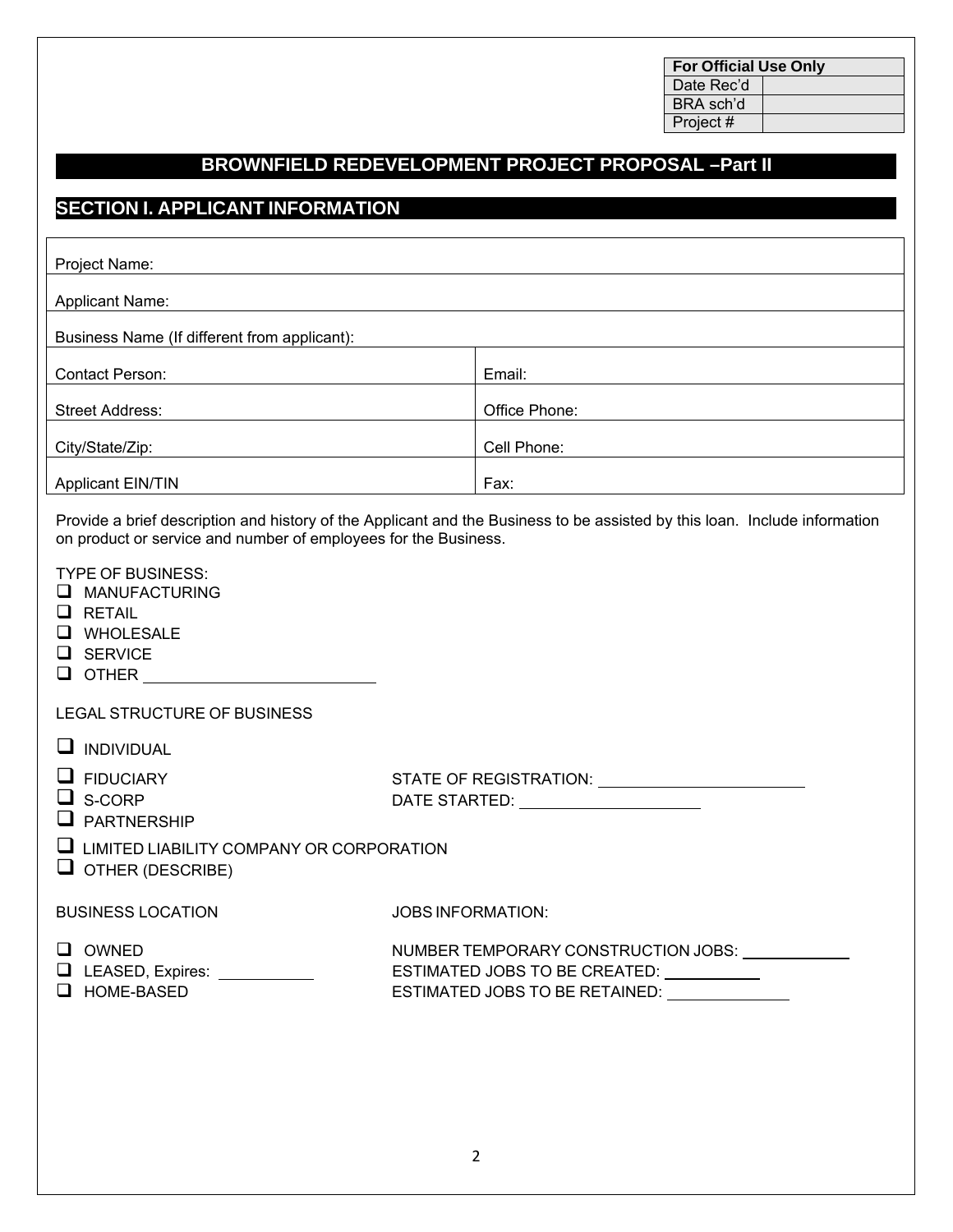# **SECTION II. PROJECT SITE**

| Parcel                                                                                                                                                  | <b>Street Address</b>                                                                                                                                       | Parcel ID No. | Improvements                                                    | Taxable Value |  |
|---------------------------------------------------------------------------------------------------------------------------------------------------------|-------------------------------------------------------------------------------------------------------------------------------------------------------------|---------------|-----------------------------------------------------------------|---------------|--|
| $\mathbf 1$                                                                                                                                             |                                                                                                                                                             |               |                                                                 | \$            |  |
| $\overline{2}$                                                                                                                                          |                                                                                                                                                             |               |                                                                 | $\$\$         |  |
|                                                                                                                                                         |                                                                                                                                                             |               |                                                                 |               |  |
| 3                                                                                                                                                       |                                                                                                                                                             |               |                                                                 | \$            |  |
| 4                                                                                                                                                       |                                                                                                                                                             |               |                                                                 | \$            |  |
| 5                                                                                                                                                       |                                                                                                                                                             |               |                                                                 |               |  |
| 6                                                                                                                                                       |                                                                                                                                                             |               |                                                                 |               |  |
|                                                                                                                                                         | Current Use: <u>________________________________</u>                                                                                                        |               | Proposed Future Use: <u>___________________________________</u> |               |  |
|                                                                                                                                                         |                                                                                                                                                             |               |                                                                 |               |  |
|                                                                                                                                                         | In the space below, describe what may be impeding development of the site. Additionally, what is the estimated cost of                                      |               |                                                                 |               |  |
| the cleanup?                                                                                                                                            |                                                                                                                                                             |               |                                                                 |               |  |
|                                                                                                                                                         |                                                                                                                                                             |               |                                                                 |               |  |
|                                                                                                                                                         |                                                                                                                                                             |               |                                                                 |               |  |
|                                                                                                                                                         |                                                                                                                                                             |               |                                                                 |               |  |
|                                                                                                                                                         |                                                                                                                                                             |               |                                                                 |               |  |
|                                                                                                                                                         |                                                                                                                                                             |               |                                                                 |               |  |
| Application.                                                                                                                                            | Attach a preliminary site plan and current property appraisal to this                                                                                       |               |                                                                 |               |  |
|                                                                                                                                                         | If Brownfield Plan, Phase I & Phase II Site Assessments, Baseline Environmental Assessment and/or Due Care Plan<br>have been completed, please attach them. |               |                                                                 |               |  |
|                                                                                                                                                         | Has a Site Remediation or Due Care Plan been developed? If yes, please attach.                                                                              |               | Yes                                                             | No            |  |
|                                                                                                                                                         | Has an Engineering Evaluation/Cost Analysis been done? If yes, please attach.                                                                               |               | Yes                                                             | No            |  |
|                                                                                                                                                         | Is the party who caused the contamination known?                                                                                                            |               | Yes                                                             | No            |  |
|                                                                                                                                                         |                                                                                                                                                             |               |                                                                 |               |  |
|                                                                                                                                                         | If yes, identify.<br>Name of Responsible Party                                                                                                              |               |                                                                 |               |  |
|                                                                                                                                                         | Address (if known)                                                                                                                                          |               |                                                                 |               |  |
|                                                                                                                                                         |                                                                                                                                                             |               |                                                                 |               |  |
| Has the Responsible Party been contacted regarding the cleanup?<br> No<br>Yes                                                                           |                                                                                                                                                             |               |                                                                 |               |  |
| Has the Applicant or Business being assisted ever been cited for<br> No<br>Yes<br>non-compliance with any environmental regulation? If yes,<br>explain. |                                                                                                                                                             |               |                                                                 |               |  |
|                                                                                                                                                         |                                                                                                                                                             |               |                                                                 |               |  |
|                                                                                                                                                         |                                                                                                                                                             |               |                                                                 |               |  |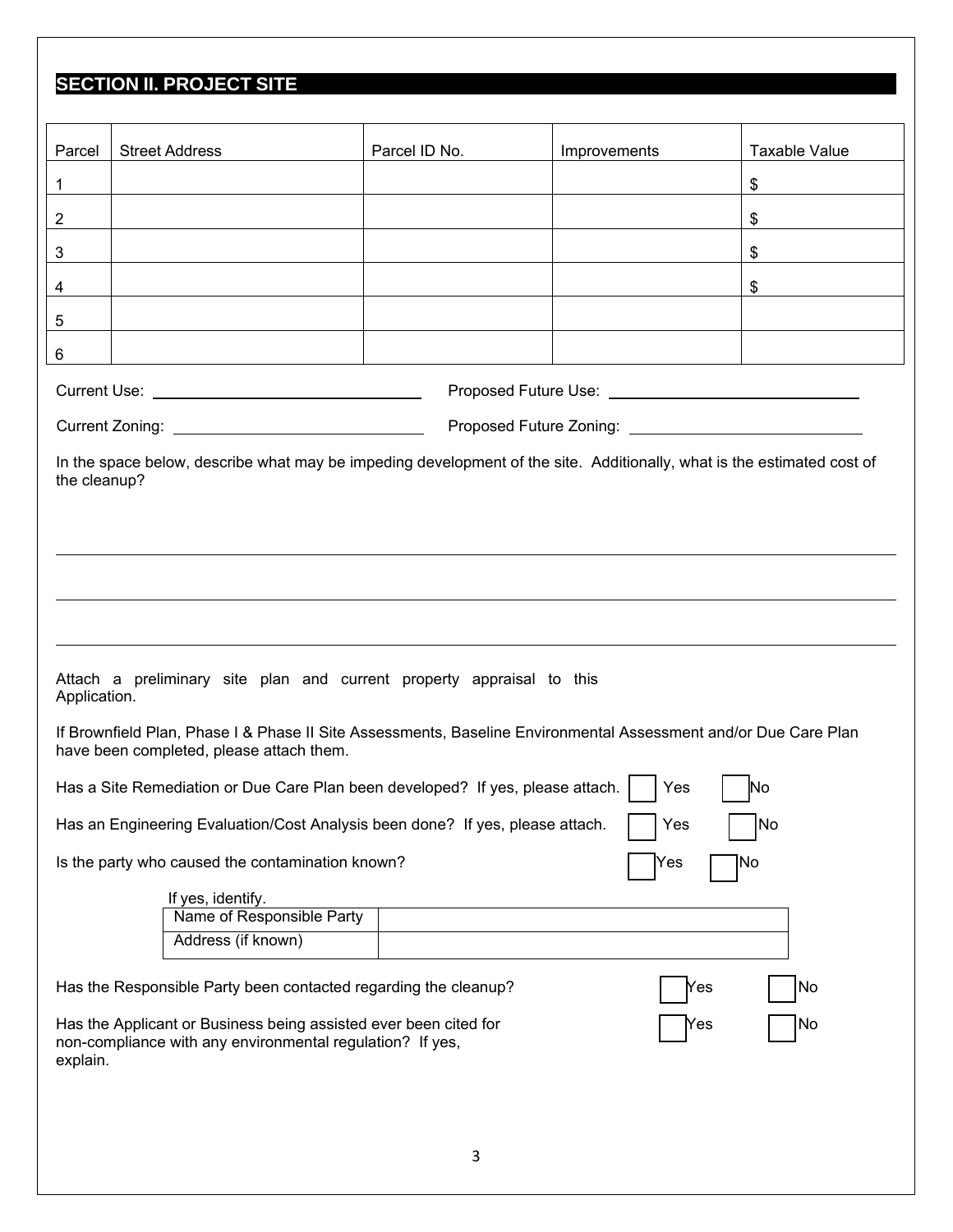#### **SECTION III. REDEVELOPMENT PLAN**

Describe your plans for redeveloping the site. Include all estimated private and public investments in the project, construction plans and timetable, and any commitments for financing the proposed project.

Detailed Project Description (include description of project and benefits):

Described anticipated schedule, including critical dates:

Why does the project need incentives? Are there excess costs or market conditions that make investment prohibitive?

Describe status of permits and applications:

Describe basis for Brownfield designation:

| Project Details: Provide Information About the Type of Project |                         |                |  |                  |      |
|----------------------------------------------------------------|-------------------------|----------------|--|------------------|------|
|                                                                | <b>Describe End Use</b> |                |  |                  |      |
| Manufacturing                                                  |                         | Square Footage |  | Lease/Sale Price | - \$ |
| Commercial/Retail                                              |                         | Square Footage |  | Lease/Sale Price | - \$ |
| Office                                                         |                         | Square Footage |  | Lease/Sale Price | - \$ |
| Housing                                                        |                         | No. of Units   |  | Price Per Unit   | \$   |
| Other:                                                         |                         |                |  |                  |      |

| <b>Job Creation</b> |                     |                   |                    |                   |             |                   |
|---------------------|---------------------|-------------------|--------------------|-------------------|-------------|-------------------|
|                     |                     | <b>First Year</b> | <b>Second Year</b> | <b>Third Year</b> | Fourth Year | <b>Fifth Year</b> |
| Manufacturing       | Jobs Retained       |                   |                    |                   |             |                   |
|                     | <b>Jobs Created</b> |                   |                    |                   |             |                   |
| Commercial/Retail   | Jobs Retained       |                   |                    |                   |             |                   |
|                     | <b>Jobs Created</b> |                   |                    |                   |             |                   |
| Office              | Jobs Retained       |                   |                    |                   |             |                   |
|                     | <b>Jobs Created</b> |                   |                    |                   |             |                   |
| Housing             | Jobs Retained       |                   |                    |                   |             |                   |
|                     | <b>Jobs Created</b> |                   |                    |                   |             |                   |

| <b>Construction Description</b> |                      |  |                          |  |
|---------------------------------|----------------------|--|--------------------------|--|
| Manufacturing                   | Cost per square foot |  | <b>Construction Jobs</b> |  |
| Commercial/Retail               | Cost per square foot |  | <b>Construction Jobs</b> |  |
| Office                          | Cost per square foot |  | <b>Construction Jobs</b> |  |
| Housing                         | Cost per square foot |  | <b>Construction Jobs</b> |  |
| Other:                          | Cost per square foot |  | <b>Construction Jobs</b> |  |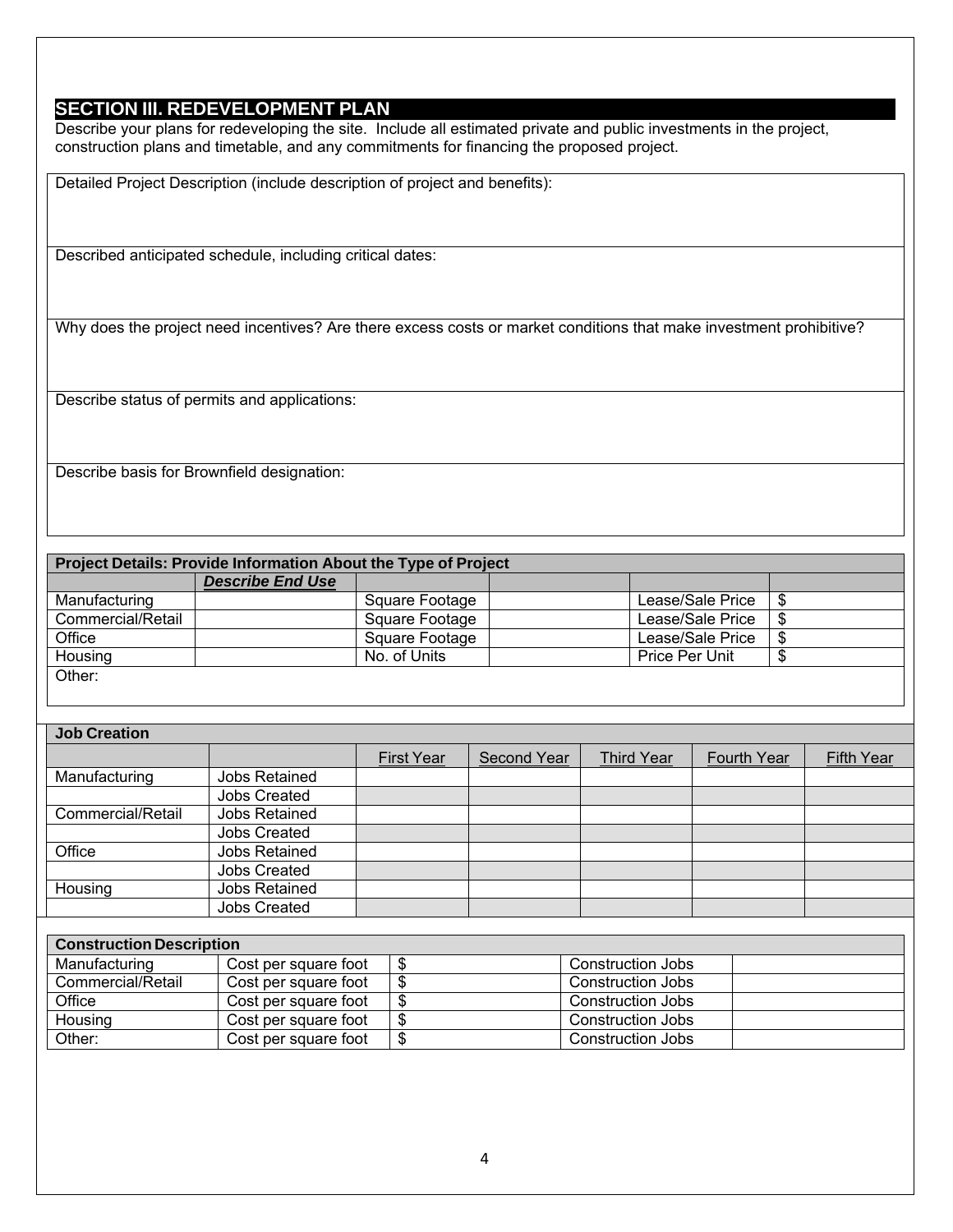| Will the project promote<br>Sustainable Development?<br>Mixed Use Development?<br>Walk able Communities?<br>Increased Density?<br>Benefit to the Watershed?           |                                                                                                     |                                                                                                                    |  |  |
|-----------------------------------------------------------------------------------------------------------------------------------------------------------------------|-----------------------------------------------------------------------------------------------------|--------------------------------------------------------------------------------------------------------------------|--|--|
| Will the project be LEED Certified of "Green":<br>If Yes, Describe:                                                                                                   | Yes<br> No                                                                                          |                                                                                                                    |  |  |
|                                                                                                                                                                       |                                                                                                     |                                                                                                                    |  |  |
|                                                                                                                                                                       |                                                                                                     |                                                                                                                    |  |  |
|                                                                                                                                                                       |                                                                                                     |                                                                                                                    |  |  |
|                                                                                                                                                                       |                                                                                                     |                                                                                                                    |  |  |
|                                                                                                                                                                       |                                                                                                     |                                                                                                                    |  |  |
| Other Incentive or Overlay Districts included in Project Site?<br>Renaissance Zone<br>$\Box$ DDA<br>$\Box$ NEZ<br>$\Box$ PA 328<br>$\Box$ PA 198<br>□Other (Specify): | $\Box$ OPRA<br>1Tool and Die District □ Commercial Improvement District<br>$\Box$ LDFA              |                                                                                                                    |  |  |
|                                                                                                                                                                       |                                                                                                     |                                                                                                                    |  |  |
|                                                                                                                                                                       | requested in Section IV. Attach detailed project budget as necessary to fully describe the project. | Project Costs: Include all Project Costs below. Also, include Projects Costs for those activities where funding is |  |  |
| <b>Project Cost</b>                                                                                                                                                   | <b>Amount</b>                                                                                       | Date Completed (as applicable)                                                                                     |  |  |
| <b>Land Purchase</b>                                                                                                                                                  | \$                                                                                                  |                                                                                                                    |  |  |
| Construction (brick and mortar)                                                                                                                                       | \$                                                                                                  |                                                                                                                    |  |  |
| Remediation, Mitigation, Control                                                                                                                                      | \$                                                                                                  |                                                                                                                    |  |  |
| <b>Additional Response Activities</b>                                                                                                                                 | \$                                                                                                  |                                                                                                                    |  |  |
| Demolition                                                                                                                                                            | \$                                                                                                  |                                                                                                                    |  |  |
| Restoration                                                                                                                                                           | \$                                                                                                  |                                                                                                                    |  |  |
| Lead or Asbestos Abatement                                                                                                                                            | \$                                                                                                  |                                                                                                                    |  |  |
| Site Infrastructure Improvements                                                                                                                                      | \$                                                                                                  |                                                                                                                    |  |  |
| Site Preparation                                                                                                                                                      | $\,$                                                                                                |                                                                                                                    |  |  |
| <b>Other Soft Costs</b>                                                                                                                                               | \$                                                                                                  |                                                                                                                    |  |  |
| <b>Equipment and Fixtures</b>                                                                                                                                         | \$                                                                                                  |                                                                                                                    |  |  |
|                                                                                                                                                                       |                                                                                                     |                                                                                                                    |  |  |

Attach current Purchase Agreement, Option or Site Access Agreement, as applicable. Please attach contractor invoices And proof of completed work if you are requesting environmental clean-up funds.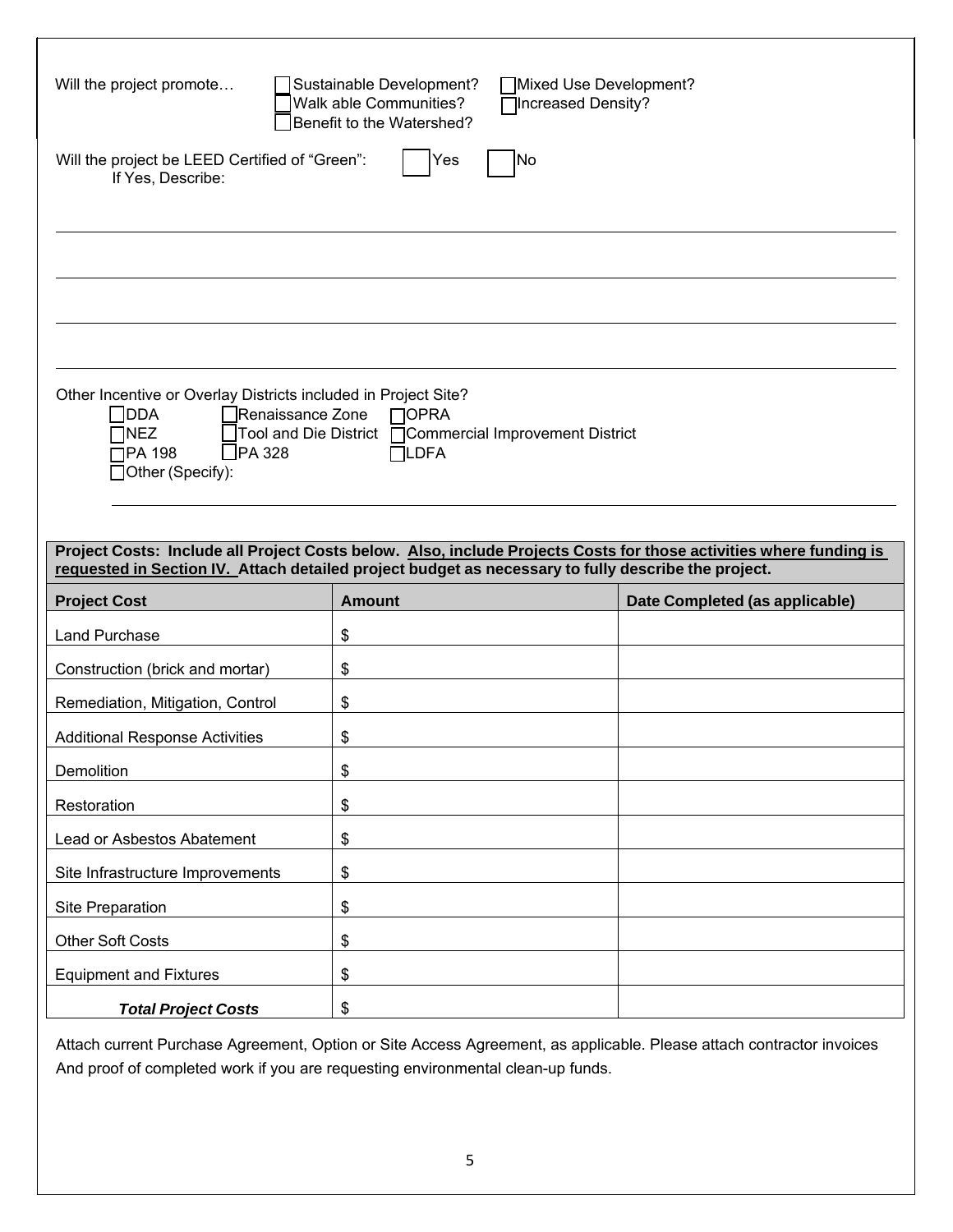# **SECTION IV. FINANCE REQUEST**

| Funding Request: Include Projects Costs for those activities where funding is requested. Attach detailed project<br>budget as necessary to fully describe the project. |               |  |  |  |
|------------------------------------------------------------------------------------------------------------------------------------------------------------------------|---------------|--|--|--|
| <b>Project Cost</b>                                                                                                                                                    | <b>Amount</b> |  |  |  |
| Remediation, Mitigation, Control                                                                                                                                       | \$            |  |  |  |
| <b>Additional Response Activities</b>                                                                                                                                  | \$            |  |  |  |
| Demolition                                                                                                                                                             | \$            |  |  |  |
| Restoration                                                                                                                                                            | \$            |  |  |  |
| Lead or Asbestos Abatement                                                                                                                                             | \$            |  |  |  |
| Site Infrastructure Improvements                                                                                                                                       | \$            |  |  |  |
| Site Preparation                                                                                                                                                       | \$            |  |  |  |
| <b>Total Project Costs</b>                                                                                                                                             | S             |  |  |  |

Proposed Source(s) of Repayment:

| Co-Signer(s)/Guarantor(s) |         |           |            |  |
|---------------------------|---------|-----------|------------|--|
| Name                      | Address | Phone No. | <b>SSN</b> |  |
|                           |         |           |            |  |
|                           |         |           |            |  |
|                           |         |           |            |  |

#### **SECTION V. BANK RELATIONSHIP**

List the name of the Lending Institution that will finance the Redevelopment project.

Name of Bank **Contact person** Contact person